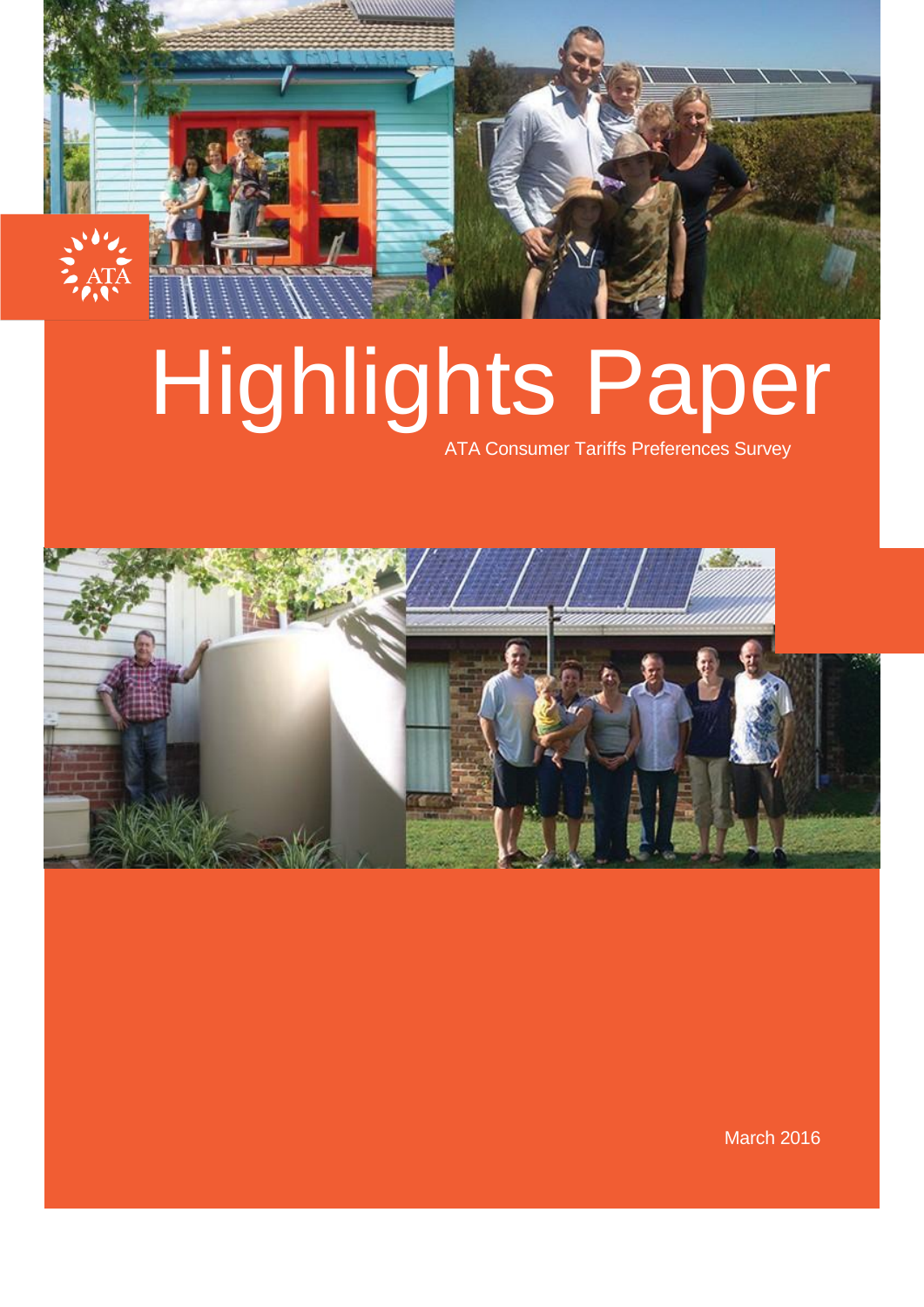# <span id="page-1-0"></span>**1.0 Document Information**

| <b>Document Version</b>                               | Date                           | <b>Prepared By</b>              | <b>Reviewed By</b>    | <b>Comments</b>          |
|-------------------------------------------------------|--------------------------------|---------------------------------|-----------------------|--------------------------|
| <b>ATA Tariff Pref Survey -</b>                       | 28 <sup>n</sup> February       | Kate Leslie - Energy            | Damien Moyse - Policy | <b>Initial Version</b>   |
| Draft Report 280216 v0.1                              | 2016                           | Analyst                         | & Research Manager    |                          |
| <b>ATA Tariff Pref Survey -</b>                       | $4^{\text{th}}$ March          | Damien Moyse - Policy           | Kate Leslie - Energy  | Version for consultation |
| Draft Report 040316 v0.2                              | 2016                           | & Research Manager              | Analyst               |                          |
| <b>ATA Tariff Pref Survey -</b><br>Report 240316 v0.3 | 30 <sup>th</sup> March<br>2016 | Kate Leslie - Energy<br>Analyst |                       | <b>Final Version</b>     |

© 2016 Alternative Technology Association. All rights are reserved. No part of this report may be reproduced without acknowledgement of source.

#### **Prepared for Energy Consumers Australia**

#### **ATA Energy Projects Team**

Prepared by: Kate Leslie, Damien Moyse Cover photograph:

#### **Alternative Technology Association**

Level 1, 39 Little Collins St, Melbourne VIC 3000 +61 3 9639 1500 +61 3 9639 5814 [www.ata.org.au](file://ataserv02/files/7%20Policy%20and%20Projects/Energy/Reference%20Docs/www.ata.org.au)

Promoting Renewable Energy, Energy Efficiency and Water Conservation since 1980

This project was funded by Energy Consumers Australia [\(www.energyconsumersaustralia.com.au\)](https://webmail.ata.org.au/owa/redir.aspx?SURL=SxApb-RSsgvBYdwsmArvH58Km7OGRQIZwN8qEwBsZQ0xjYFd4CbTCGgAdAB0AHAAOgAvAC8AdwB3AHcALgBlAG4AZQByAGcAeQBjAG8AbgBzAHUAbQBlAHIAcwBhAHUAcwB0AHIAYQBsAGkAYQAuAGMAbwBtAC4AYQB1AA..&URL=http%3a%2f%2fwww.energyconsumersaustralia.com.au) as part of its grants process for consumer advocacy projects and research projects for the benefit of consumers of electricity and natural gas. The views expressed in this document do not necessarily reflect the views of Energy Consumers Australia.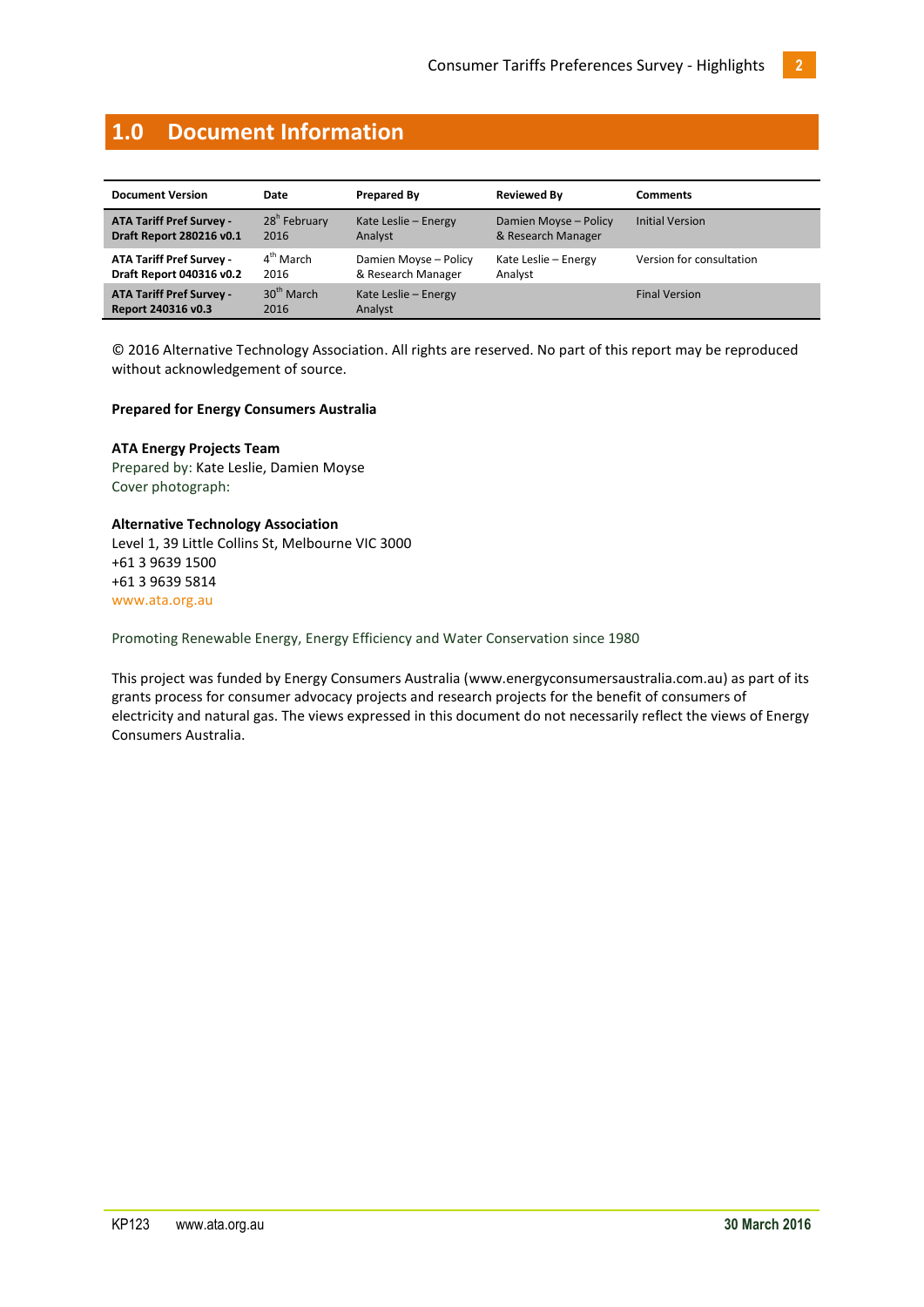# Contents

| 1.0 |  |
|-----|--|
| 2.0 |  |
| 2.1 |  |
| 3.0 |  |
| 3.1 |  |
| 3.2 |  |
| 3.3 |  |
| 3.4 |  |
| 3.5 |  |
| 4.0 |  |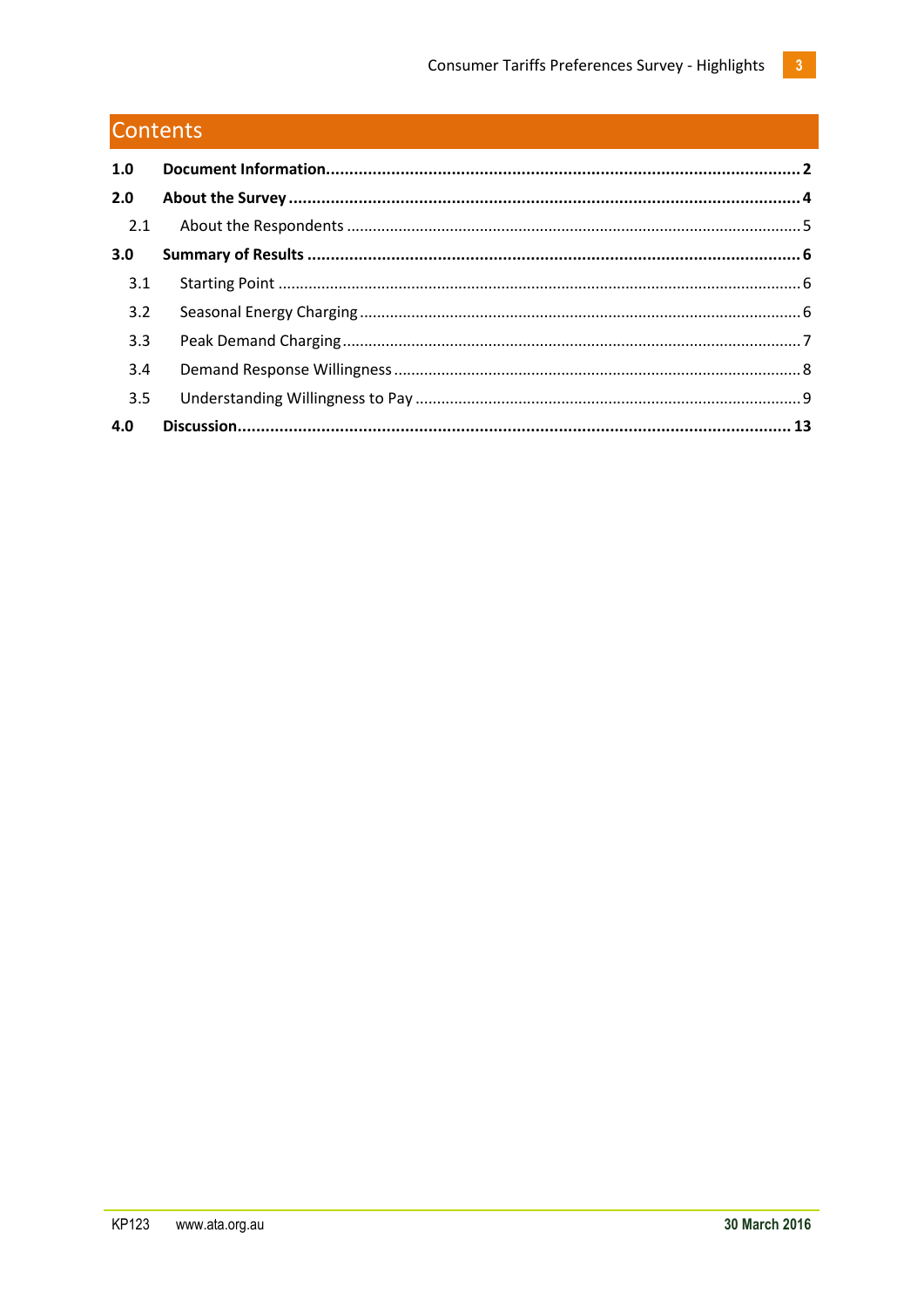# <span id="page-3-0"></span>**2.0 About the Survey**

With support from Energy Consumers Australia, the Alternative Technology Association (ATA) undertook a survey regarding small energy consumer attitudes towards cost reflective tariffs.

The survey was electronic, using the online tool Survey Monkey $^1$ .

#### **Design**

Many people and organisations, including consumer advocates, were consulted at the survey design and prototyping stages. Nearly all of the feedback provided was able to be incorporated. (The errors and flaws remain ATA's.)

#### **Criteria**

Energy consumers who met the following criteria were welcomed to take the survey:

- $\bullet$ Adults living in Australia;
- Home connected to the electricity grid;
- Consumers with some awareness of the household's energy bills; and
- Consumers with some say over the household's choice of appliances.

#### **Length**

The survey took around ten minutes to complete. A total of 382 respondents started the survey; with 349 respondents completing it. The balance dropped out at some point along the way, which is unsurprising being a voluntary online survey taking 10 minutes.

#### **Currency**

Responses occurred largely between the end of October and December 2015. The survey remains open at the time of writing (February, 2016) as there is no compelling reason to close it off<sup>2</sup>. People who meet the criteria are welcome to take the survey to share their tariff preferences.

#### **Deliberative Research**

This survey brought essential context to the table, then asked for the respondent's opinion. Information was provided in preambles to sections, but also the structure of the survey provided an educational experience for respondents. The full context is provided below – with the survey text quoted in italics.

Potential respondents were given this context at the outset:

*Cost reflective tariffs are being developed and implemented by energy businesses across Australia. By more closely aligning the way we pay for electricity consumption with the costs of providing electricity, the fairness and efficiency of the electricity distribution system can potentially be improved.*

#### And told these were the objectives of the survey*:*

*Cost reflective tariffs will be a change for most consumers. Some consumers will pay less than they do today, and others will pay more. ATA is collecting information about what the community thinks about cost reflective tariffs to help with our consumer advocacy, as well as that of other consumer advocates.* 

 $\overline{a}$ 

<sup>1</sup> ATA accesses a free version of Survey Monkey, which does not include reporting statistical significance.

<sup>2</sup> The web address is *https://www.surveymonkey.com/r/RV2S3PQ*.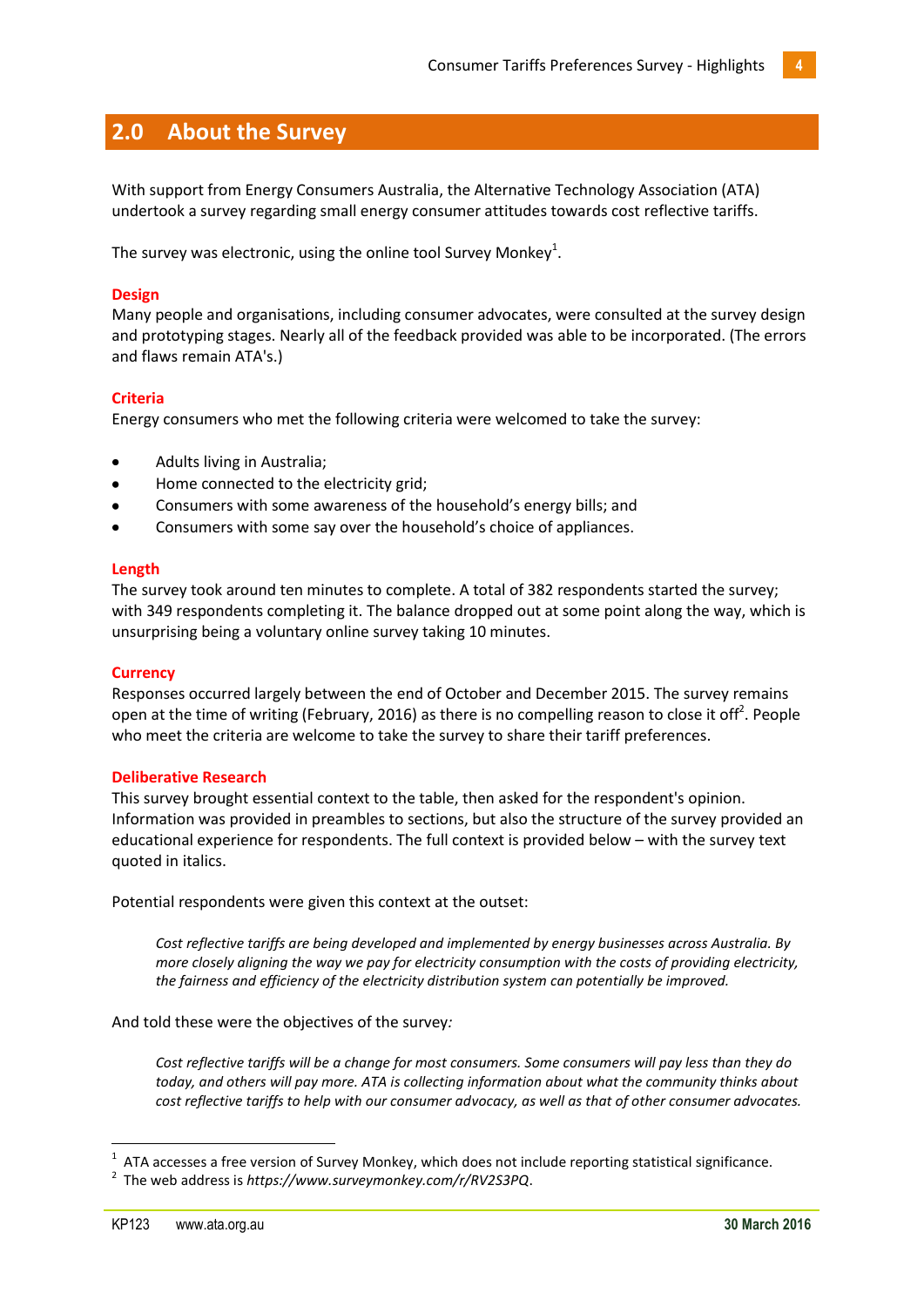#### **Promotion**

The survey was promoted through ATA's existing networks (e-bulletin, Facebook and Twitter) and via other consumer and community organisations that we partner with. As some of the content is not universally supported among consumer advocates, ATA worked hard to make the language as neutral as possible.

This paper provides a high level overview of the survey findings – focussing mainly on the headline results. There are many respondent segments which could be evaluated in the future.

Finally, ATA wishes to sincerely thank all those who participated in the survey.

#### <span id="page-4-0"></span>**2.1 About the Respondents**

The profile of the first 382 respondents (as at February, 2016) is quite distinctive, as follows:

- Disproportionately regional and rural: 54% live in a capital city and 21% live in rural areas.
- Disproportionately home-owners (93%).
- Disproportionately male (77%).
- Mainly older: Most common age groups are 46-60 (38%) and 61-70 (31%).
- 24% qualify for Federal concessions.
- 51% live in a household of two people.
- Fairly representative spread across state and territories.
- Little diversity culturally and/or linguistically: 83% were born in Australia, 98% speak only English at home.
- 83% are ATA members.
- Home based<sup>3</sup>: In a typical week at least one person is always at home for half (51%) the respondents. Only 7% spend 0 weekdays at home.

 $\overline{a}$ 

<sup>&</sup>lt;sup>3</sup> The question asked was "In a typical week, how many weekdays would you or others in your household spend *at home DURING DAYTIME for large periods of time (such as working from home, with pre-school children, or the elderly)?"*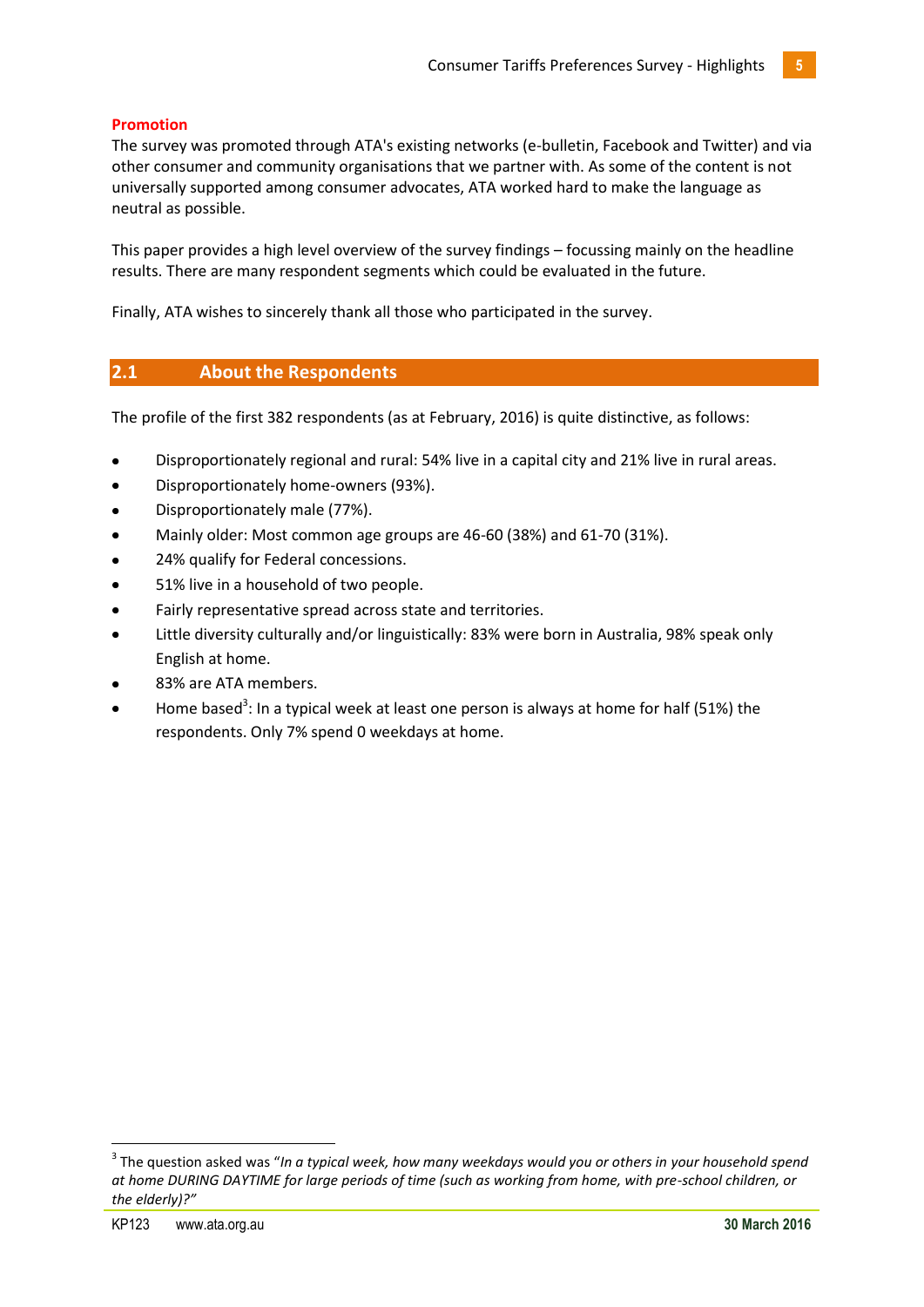## <span id="page-5-0"></span>**3.0 Summary of Results**

#### <span id="page-5-1"></span>**3.1 Starting Point**

*We all expect safe and reliable electricity to be delivered to our homes as and when we need it. So as to avoid blackouts, our electricity grid needs to be able to meet peak demand. Peak demand is the maximum demand on the electricity system and often occurs in late afternoon or evening. Cost reflective tariffs involve a new charge for energy used at those peak times, and lower charges at other times.*

*Question 1: How confident are you that you could identify the appliance that uses the most energy over a 30 minute period in any month?*

*Question 2. How confident are you that you understand when your household's peak electricity demand occurs?*

*Question 3. How confident are you that you could easily access relevant information regarding your peak electricity demand in the last year?*

Three quarters of respondents were confident (30%) or very confident (45%) that they could identify the appliance that uses the most electricity in any 30 minute period over a month.

84% were "confident" or "very confident" that they understood when their household's electricity peaked.

However there is a problem with easily accessing information. Only 44% answered with "confident" or "very confident"**.** 

ATA strongly advocates for better information to be made more accessible to people about their energy usage. Especially where smart meters exist, retailers and/or distributers should be required to make this information easily accessible.

#### <span id="page-5-2"></span>**3.2 Seasonal Energy Charging**

*Electricity networks cost a lot to build but little to use. Existing tariff structures for households do not accurately indicate the impact of peak energy demand on the need to build more networks.* 

*Seasonal pricing typically involves charging more for energy used in the three or four warmest months of the year, and less in the remaining eight or nine months. This reflects the costs to supply electricity in different seasons.* 

*Question 4. How willing would you be to pay \$50/month extra for 4 months of the year if bills in other months were lower so you'd be better off over the year by \$100-200?*

*Question 5. How willing are you to pay extra for the network expansion required for your own airconditioning use?*

*Question 6. How willing are you to pay extra for the network expansion required for other people's airconditioning use?*

People were willing to experience fluctuating electricity prices over the year, with 70% answering they were "willing" or "very willing" to Question 4.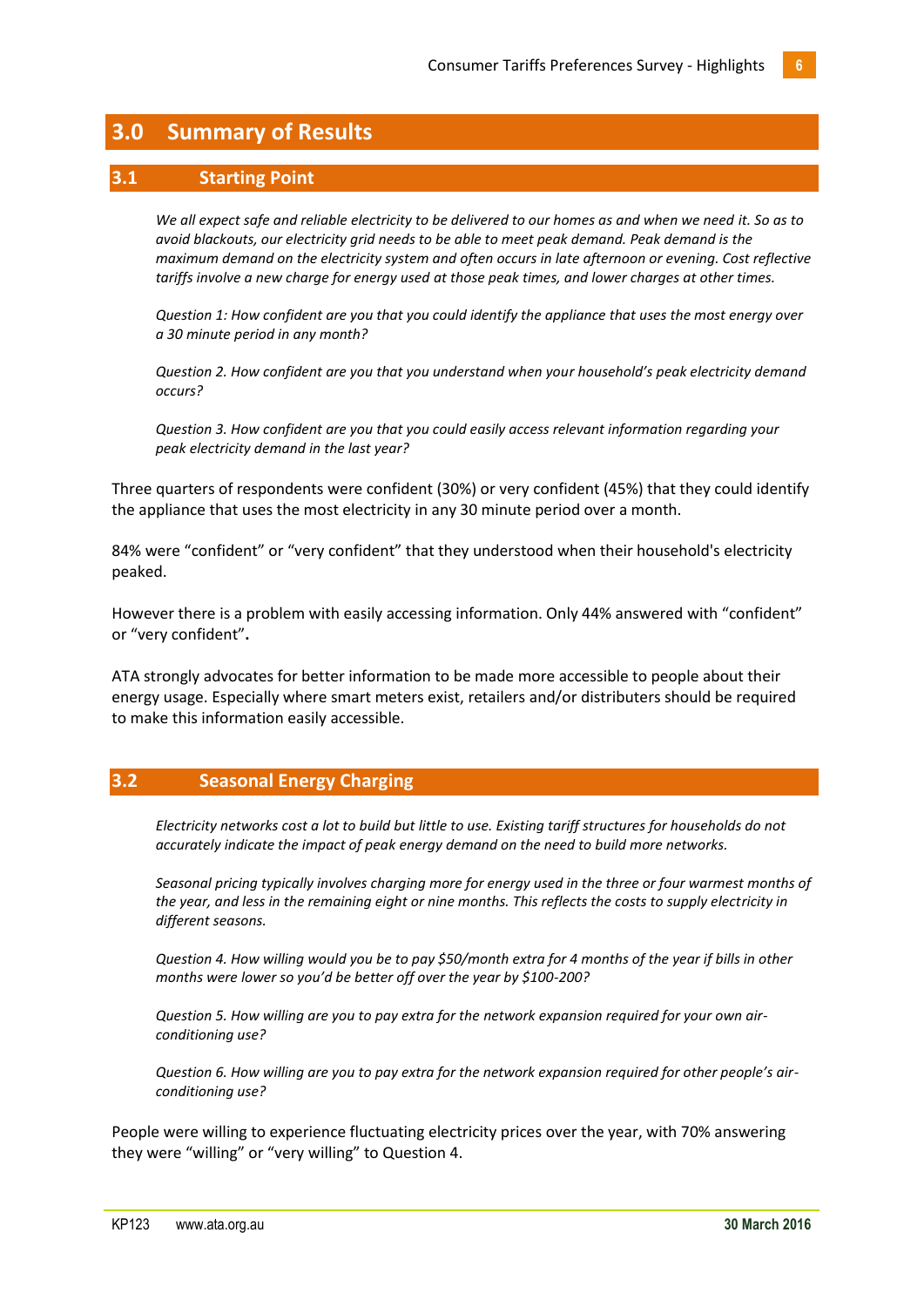With respect to paying for the network expansion for their own air-conditioning use (Question 5), only one quarter said "willing" (18%) or "very willing" (6%). The most common answer was "very unwilling" (27%). Nearly as many were "unwilling" (25%).

More unpopular was paying for other people's air-conditioning use (Question 6). The vast majority are unwilling, with 51% responding "very unwilling" and 31% "unwilling".

#### <span id="page-6-0"></span>**3.3 Peak Demand Charging**

*[Households and small businesses currently pay for the costs of electricity distribution based on their](https://www.surveymonkey.net/MySurvey_EditPage.aspx?sm=nRr8y5YJN0iC%2B%2B5JmgSOWauc3PelGRLQ073%2F1A6YZPJUGhZO77f31pXRZ0uuKcee&TB_iframe=true&height=450&width=650)  [consumption over the whole year, rather than their contribution to peak demand.](https://www.surveymonkey.net/MySurvey_EditPage.aspx?sm=nRr8y5YJN0iC%2B%2B5JmgSOWauc3PelGRLQ073%2F1A6YZPJUGhZO77f31pXRZ0uuKcee&TB_iframe=true&height=450&width=650)*

*[There are a number of different types of energy charges that are considered more "cost reflective".](https://www.surveymonkey.net/MySurvey_EditPage.aspx?sm=nRr8y5YJN0iC%2B%2B5JmgSOWauc3PelGRLQ073%2F1A6YZPJUGhZO77f31pXRZ0uuKcee&TB_iframe=true&height=450&width=650)* 

*One is a new 'peak demand' charge[, where consumers pay for the highest half hour of energy usage](https://www.surveymonkey.net/MySurvey_EditPage.aspx?sm=nRr8y5YJN0iC%2B%2B5JmgSOWauc3PelGRLQ073%2F1A6YZPJUGhZO77f31pXRZ0uuKcee&TB_iframe=true&height=450&width=650)  [over a course of a month. The charge would usually only apply late afternoon and early evenings \(for](https://www.surveymonkey.net/MySurvey_EditPage.aspx?sm=nRr8y5YJN0iC%2B%2B5JmgSOWauc3PelGRLQ073%2F1A6YZPJUGhZO77f31pXRZ0uuKcee&TB_iframe=true&height=450&width=650)  [example 3-9pm or 4-8pm\). In return the amount charged for energy used at other times is reduced.](https://www.surveymonkey.net/MySurvey_EditPage.aspx?sm=nRr8y5YJN0iC%2B%2B5JmgSOWauc3PelGRLQ073%2F1A6YZPJUGhZO77f31pXRZ0uuKcee&TB_iframe=true&height=450&width=650)*

*[Some consumers will experience higher bills with 'peak demand' charges and some lower. Many](https://www.surveymonkey.net/MySurvey_EditPage.aspx?sm=nRr8y5YJN0iC%2B%2B5JmgSOWauc3PelGRLQ073%2F1A6YZPJUGhZO77f31pXRZ0uuKcee&TB_iframe=true&height=450&width=650)  [consumers will see little difference. It is generally accepted that the majority of consumers will be better](https://www.surveymonkey.net/MySurvey_EditPage.aspx?sm=nRr8y5YJN0iC%2B%2B5JmgSOWauc3PelGRLQ073%2F1A6YZPJUGhZO77f31pXRZ0uuKcee&TB_iframe=true&height=450&width=650)  [off \(or at least no worse off\) under 'peak demand' based charging, however some will be materially](https://www.surveymonkey.net/MySurvey_EditPage.aspx?sm=nRr8y5YJN0iC%2B%2B5JmgSOWauc3PelGRLQ073%2F1A6YZPJUGhZO77f31pXRZ0uuKcee&TB_iframe=true&height=450&width=650)  [worse off.](https://www.surveymonkey.net/MySurvey_EditPage.aspx?sm=nRr8y5YJN0iC%2B%2B5JmgSOWauc3PelGRLQ073%2F1A6YZPJUGhZO77f31pXRZ0uuKcee&TB_iframe=true&height=450&width=650)* 

*[Eventually peak demand charges may become mandatory for all Australian households.](https://www.surveymonkey.net/MySurvey_EditPage.aspx?sm=nRr8y5YJN0iC%2B%2B5JmgSOWauc3PelGRLQ073%2F1A6YZPJUGhZO77f31pXRZ0uuKcee&TB_iframe=true&height=450&width=650)* 

*Question 7. How willing are you to accept the changes to energy charges as described above?*

Over half of respondents were "willing" (35%) or "very willing" (23%) to accept peak demand charges. Peak demand charges are opposed by nearly one quarter of respondents who answered "very unwilling" (13%) or "unwilling" (11%).

*[Another cost reflective pricing option is called 'critical peak pricing'. Critical peak periods are typically](https://www.surveymonkey.net/MySurvey_EditPage.aspx?sm=nRr8y5YJN0iC%2B%2B5JmgSOWauc3PelGRLQ073%2F1A6YZPIQcjKdfEaXzENmx0CV63rs&TB_iframe=true&height=450&width=650)  [several hours long on a given day, and occur up to 10 times per year, possibly during heat waves.](https://www.surveymonkey.net/MySurvey_EditPage.aspx?sm=nRr8y5YJN0iC%2B%2B5JmgSOWauc3PelGRLQ073%2F1A6YZPIQcjKdfEaXzENmx0CV63rs&TB_iframe=true&height=450&width=650)  [Customers would be warned of critical peak pricing event at least a day in advance. With critical peak](https://www.surveymonkey.net/MySurvey_EditPage.aspx?sm=nRr8y5YJN0iC%2B%2B5JmgSOWauc3PelGRLQ073%2F1A6YZPIQcjKdfEaXzENmx0CV63rs&TB_iframe=true&height=450&width=650)  [pricing, those who can reduce their energy use on those days, or already have lower energy use, will](https://www.surveymonkey.net/MySurvey_EditPage.aspx?sm=nRr8y5YJN0iC%2B%2B5JmgSOWauc3PelGRLQ073%2F1A6YZPIQcjKdfEaXzENmx0CV63rs&TB_iframe=true&height=450&width=650)  [save money, and others won't.](https://www.surveymonkey.net/MySurvey_EditPage.aspx?sm=nRr8y5YJN0iC%2B%2B5JmgSOWauc3PelGRLQ073%2F1A6YZPIQcjKdfEaXzENmx0CV63rs&TB_iframe=true&height=450&width=650)*

*[Critical peak pricing may become an optional energy product for Australian energy users.](https://www.surveymonkey.net/MySurvey_EditPage.aspx?sm=nRr8y5YJN0iC%2B%2B5JmgSOWauc3PelGRLQ073%2F1A6YZPIQcjKdfEaXzENmx0CV63rs&TB_iframe=true&height=450&width=650)* 

*Question 8. How willing are you to consider "critical peak pricing" as described above?*

Respondents were more willing to consider optional critical peak pricing (than mandatory peak demand charging). Nearly three quarters of respondents were willing to consider it, with "willing" at 39% and "very willing" at 33%. Only 18% were "unwilling" or "very unwilling" to consider critical peak pricing.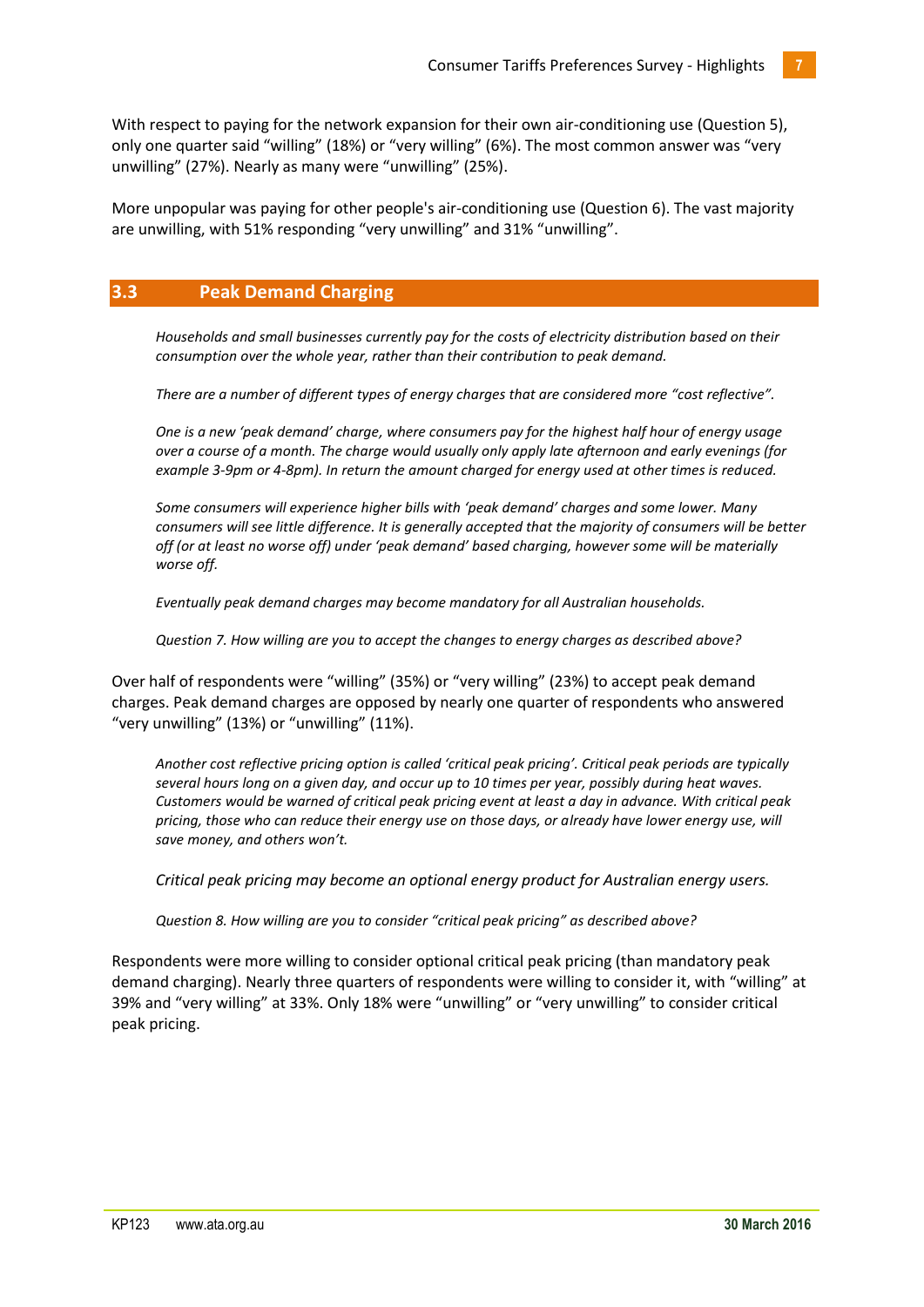#### <span id="page-7-0"></span>**3.4 Demand Response Willingness**

*Load shifting involves moving the energy consumption of appliances away from peak times in return for lower bills. There may be opportunities in the future for businesses that pay households or other energy users for load shifting.* 

*Question 9. If you could save money, how interested are you in load shifting?*

A resounding 87% of respondents were interested, either 46% saying "very interested" and 41% "interested". Those who were interested were asked the next question.

*Question 10. How willing would you be to engage with another energy company (in addition to your normal energy retailer) in order to benefit from a load shifting service?*

Nearly 80% answered with willingness. This group were then asked the following question.

*Your energy services company could send you a message at certain times with an offer to reduce your usage, which you can then choose to implement (by switching off an appliance or appliances) or not. This is a manual response.* 

*Alternatively, you may agree to allow the energy services company to remotely access selected appliances (for example switch off a pool pump for a couple of hours, or cycle your air conditioner on and off). This is an automated response.* 

*Question 11. How willing are you to consider these different responses?*

Among this group of respondents, a manual demand response was generally preferred over an automated demand response. 88% were "willing" or "very willing" to consider a manual demand response (and 7% unwilling). 57% were "willing" or "very willing" to consider an automated demand response (with 30% unwilling).

*Question 12. If it would save you money, how willing would you be to use your washing machine, dishwasher or clothes drier only at certain times of day or week?*

88% answered "willing" or "very willing".

*Question 13. For people with air-conditioner for cooling - If it would save you money, how willing would you be to limit your use of an air-conditioner up to 10 days per year (during warmer weather)?*

There is a substantial group of respondents willing to limit their air-con use during warmer weather to save money. Of those with air-conditioners for cooling (n=249), 31% were "very willing" and 30% reported being "willing". Respondents who answered with some willingness were asked the next question.

*Question 14. What is the minimum you would expect to be paid per year to limit your air-conditioner use on up to 10 days per year (during warmer weather).*

Expectations seem fairly modest, with 47% expecting to save a minimum of \$50 or \$100 per annum. 22% said they don't know<sup>4</sup>. Caution is advised about how these results are used<sup>5</sup>.

 $\overline{a}$ 

<sup>4</sup> The percentages for this question, and similar ones, exclude the people who answered "I don't have an airconditioner".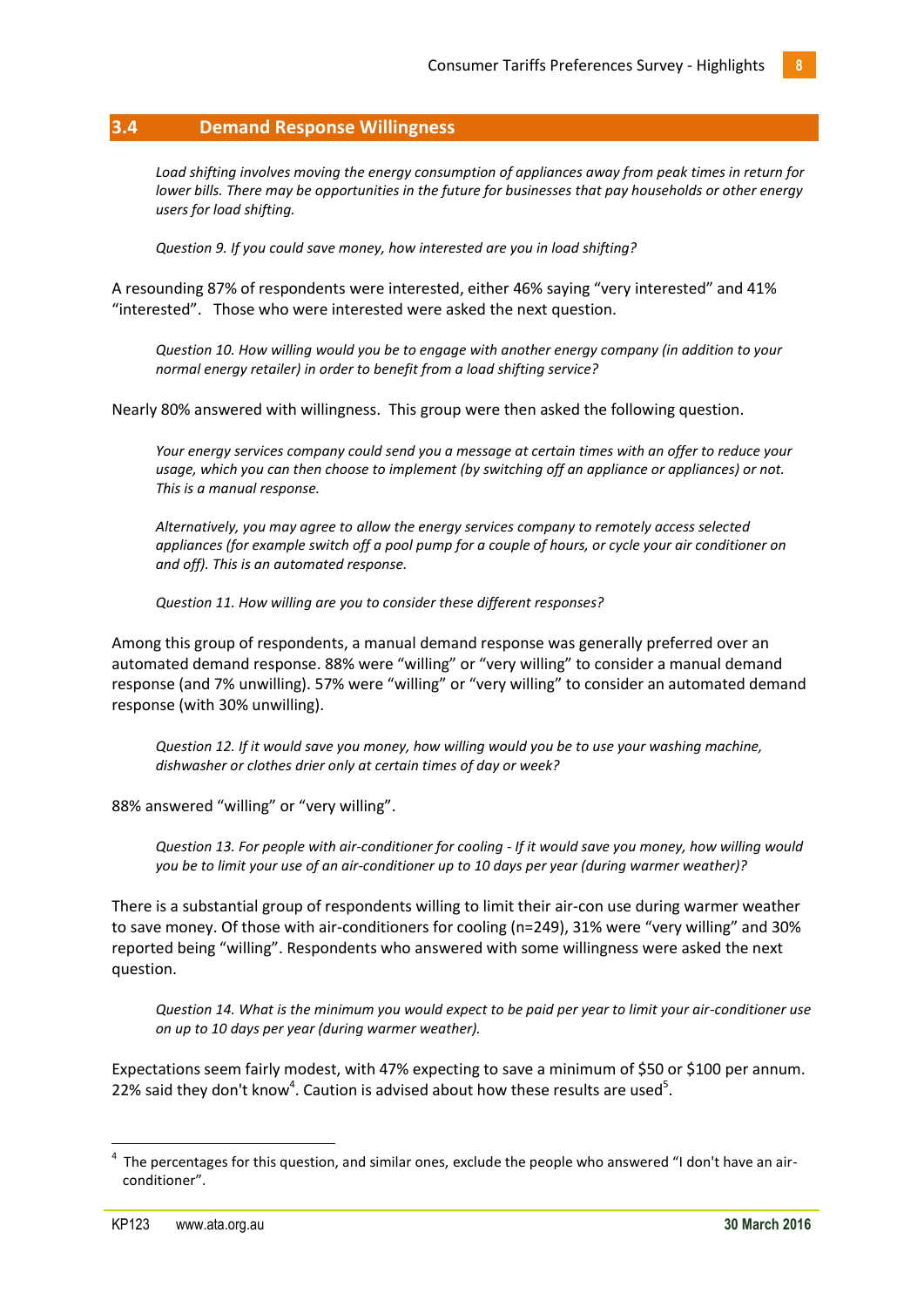*Question 15. For people with swimming pools - If it would save you money and wouldn't affect your use of the pool, how willing would you be to limit your use of a pool pump on occasions?*

Nearly 90% of respondents with swimming pools (n=53) were agreeable to this proposition, with 53% "very willing" and 34% "willing". Respondents who answered with some willingness were asked the next question.

*Question 16. What is the minimum you would expect to be paid per year to limit your pool pump use on up to 10 days per year (during warmer weather).*

The most common answer was a middle one, \$100, which received 30% of responses<sup>6</sup>. Two thirds of responses were up to, and including, \$100 a year.

#### <span id="page-8-0"></span>**3.5 Understanding Willingness to Pay**

*Currently disadvantaged and vulnerable energy consumers may be able to access one or more of hardship programs, debt/utility relief grants, concessions and energy efficiency programs.* 

*Another option is lower energy bills for disadvantaged and vulnerable consumers (or yourself if you experience hardship) funded by higher energy bills from other consumers.*

*Question 17. How much extra are you willing to pay monthly on your electricity bill to improve energy affordability for the disadvantaged and vulnerable?*

60% responded with an amount up to and including \$3+. The most common answer was "\$3+" with 30%. 21% chose "\$0/nil". 18% chose "don't know". Nearly 10% selected "other please specify".

Very similar responses were found among the segment of non-concession holders<sup>7</sup> (n=264).

*Question 18. (Optional) Would you like to tell us more about the reasons for that answer?*

151 respondents answered this optional question. There was a spectrum of answers<sup>8</sup>.

Some respondents disputed the validity of the question:

- "The question is too open ended." (\$0/nil)
- "I don't know the size of the problem, other strategies that are possible, whether this is a time bound or open ended strategy etc etc" (don't know)
- "I don't know the number or extent of the recipients" (don't know)

1

<sup>&</sup>lt;sup>5</sup> Our concerns are two fold. Firstly research is ideally targeted to the segment of consumers making high demands of air-conditioners. Respondents to this survey are self selected, and may not fall into this category. Second, Willingness To Pay research is complex (for example, see London Economics, 2011, 'Review of company surveys on consumers' willingness to pay to reduce the impacts of existing transmission infrastructure on visual amenity in designated landscapes' prepared for Ofgem.) To do it well requires focus, whereas the objective of this survey is broader. One of the biases that might affect these results is 'range bias', where respondents choose an option in the middle of the options provided.

 $^6$  See Footnote above about Willingness to Pay surveys and 'range bias' in particular.

 $7$  "Non-concession holders included those who answered "don't know/not sure".

<sup>&</sup>lt;sup>8</sup> The ATA access a free version of Survey Monkey. Accessing professional versions would include word clouds of the responses.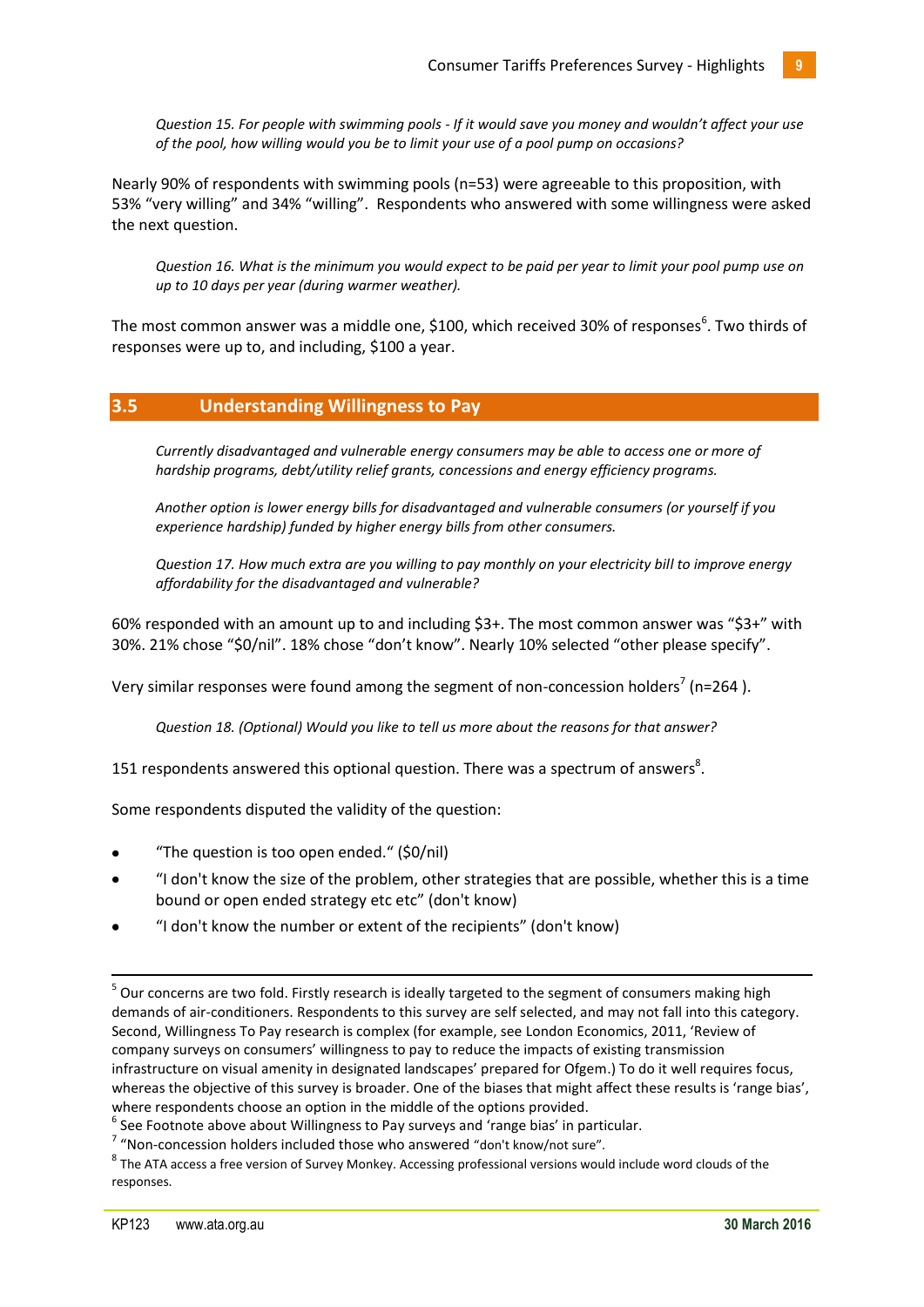- "There are no financial details available on which to make a valid decision." (don't know)
- "My taxes already subsidise state and federal government energy concessions. The phrase "energy affordability for the disadvantaged and vulnerable" is emotive, subjective, biased and not survey quality." (\$0/nil)

Many respondents expressed their support, either absolutely or qualified, for example:

- "A small additional charge to assist disadvantaged or vulnerable people is acceptable " $(53+)$
- "That's about a third of the cost of a glass of good wine at a restaurant!" (\$3+)
- "\$3 is less than the cost of a cup of coffee and we need to assist people less well off than ourselves. " (\$3+)
- "I don't trust energy companies but am willing to help those less well off. " (Don't know)

Many respondents raised the question of who would be the beneficiaries, for example:

- "this would depend on the definition of disadvantaged & vulnerable." (\$2)  $\bullet$
- "Assisting truly disadvantaged people in hardship is great, however; it depends on the actual rules for eligibility as arrangements like this are often open to rorting." (Don't know)
- "Reasonable criteria for "disadvantaged and vulnerable" are my main concern. For instance, if pensioners are included, I would oppose subsidies for those who are actually well off, but have "managed" their affairs to secure a pension or seniors card. " (\$1)
- "If it's the disadvantaged and vulnerable, I'd be willing to pay a lot, but NOT if it is the electricity company that benefits." (\$3+)
- "For me, the key issue is how disadvantage is assessed and the level of meaningful assistance provided to folks in that situation. I reckon there are many genuine cases for assistance, but plenty more that don't warrant subsidies but instead require education to facilitate lifestyle change." (\$3+)
- "I'm sceptical such a scheme would run as intended. I would like to see some oversight of it to feel sure those for whom the benefit is intended are in fact getting it. (Old age and cynicism)" (Don't know)
- "Depends on who is classed as disadvantaged" (\$2)

Others asked whether energy bills are the best place for social justice programs, for example:

- "I believe that it's the responsibility of government to ensure that low income households can maintain an essential service, ie an affordable energy supply, not other customers. " (\$0/nil)
- "If I wish to support the disadvantaged, I would prefer to do that that directly, not through a power company." (\$0/nil)
- "I would prefer that the disadvantaged were compensated through more progressive tax and more generous pensions than via an energy-specific mechanism. " (\$0/nil)
- "It's the responsibility of the company and governments to improve energy affordability for the disadvantaged, not individual consumers."(\$0/nil)
- "It is the Government's responsibility to make it very affordable for all users." (\$2)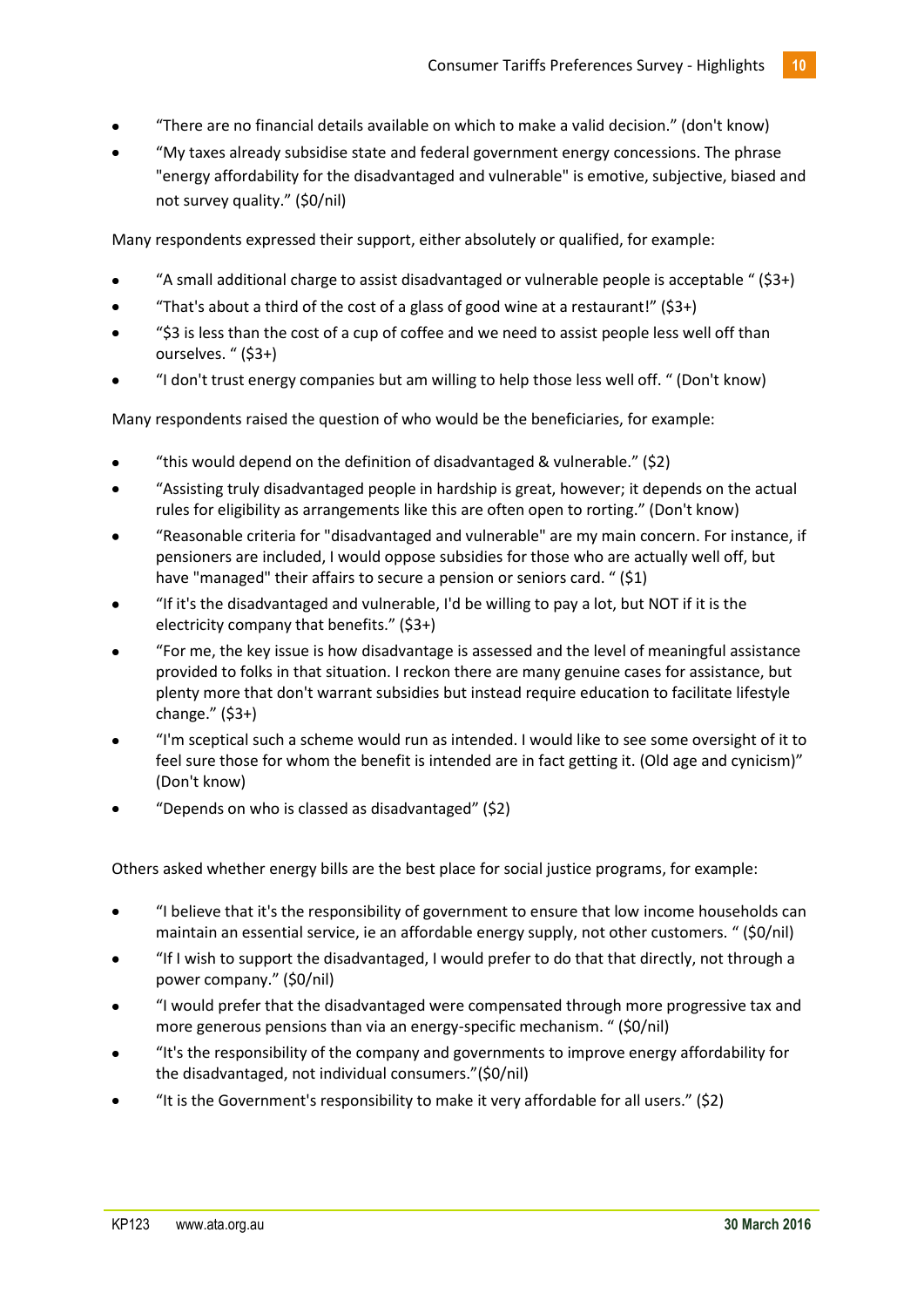Many respondents took the opportunity to raise the benefits of energy efficiency, for example:

- "I'm not convinced that subsidising energy bills for disadvantaged and vulnerable consumers is the best thing to do for them. ie looking at usage/wastage of energy and energy conservation measures may be more helpful in reducing their energy costs. " (\$1)
- "This amount would be based on the stipulation that these households are first assisted with energy efficiency measures so that the support is not being wasted. If it is going to this good cause then I'd be willing to pay a premium. If it is simply to assist them in being inefficient then it's unlikely I'd be happy paying anything at all. "
- "I would rather help the poor access solar or efficient appliances to encourage lower energy use" (50c)
- "The most vulnerable have the least efficient houses and appliances and pay a disproportionate amount of income in essential services. The money should go to improving their housing and equipment. " (\$3+)
- "If the disadvantage can then access funding to implement energy efficiencies or install renewable energy sources then we all win." (\$3+)
- "The vulnerable and disadvantages should be subsidised through rooftop solar! " (don't know)
- "I'd prefer to focus (and fund) on providing advice on energy consumption reduction to this group (e.g. audit - plasma TVs, clothes dryers etc etc). Using education rather than subsidy. I would be prepared to contribute at least \$5/month extra to trial an advisory service like this. Has it been done already? Has it worked? " (don't know)
- "I feel making in cheaper is not the answer , it masks to many problems like the efficiency of the home . That money would be better spent retro fitting with insulation etc.." (\$0/nil)
- "I'd also prefer it to go towards an energy efficiency program specifically targeting this demographic, so that there's an opportunity to reduce the actual costs by influencing appliances/behaviour, instead of just offsetting a cost and not having any impact on the cost of the next month's power bill." (\$2.50)

A few respondents specifically supported cost reflective pricing:

- "I believe that the cost reflective billing would encourage behaviour change and positively address current energy saving ignorance " (\$3+)
- "Because current electricity costs are not mainly based on usage (so that usage is relatively cheap compared to fixed costs), I feel that there has to be a cultural shift in the way we value the price of usage and most people whether they are rich or poor can still reduce waste in their electricity usage and education should be a key, reinforced by appropriate types of pricing based on usage and peak usage. " (\$1)

At least one respondent specifically mentioned the problems facing renters:

"I'm willing to pay more, but I also think there should be many more comprehensive programs to help increase energy efficiency for low-income and rental housing." (\$3+)

This was the only question that was open response. So people also addressed ATA's advocacy and the survey more generally: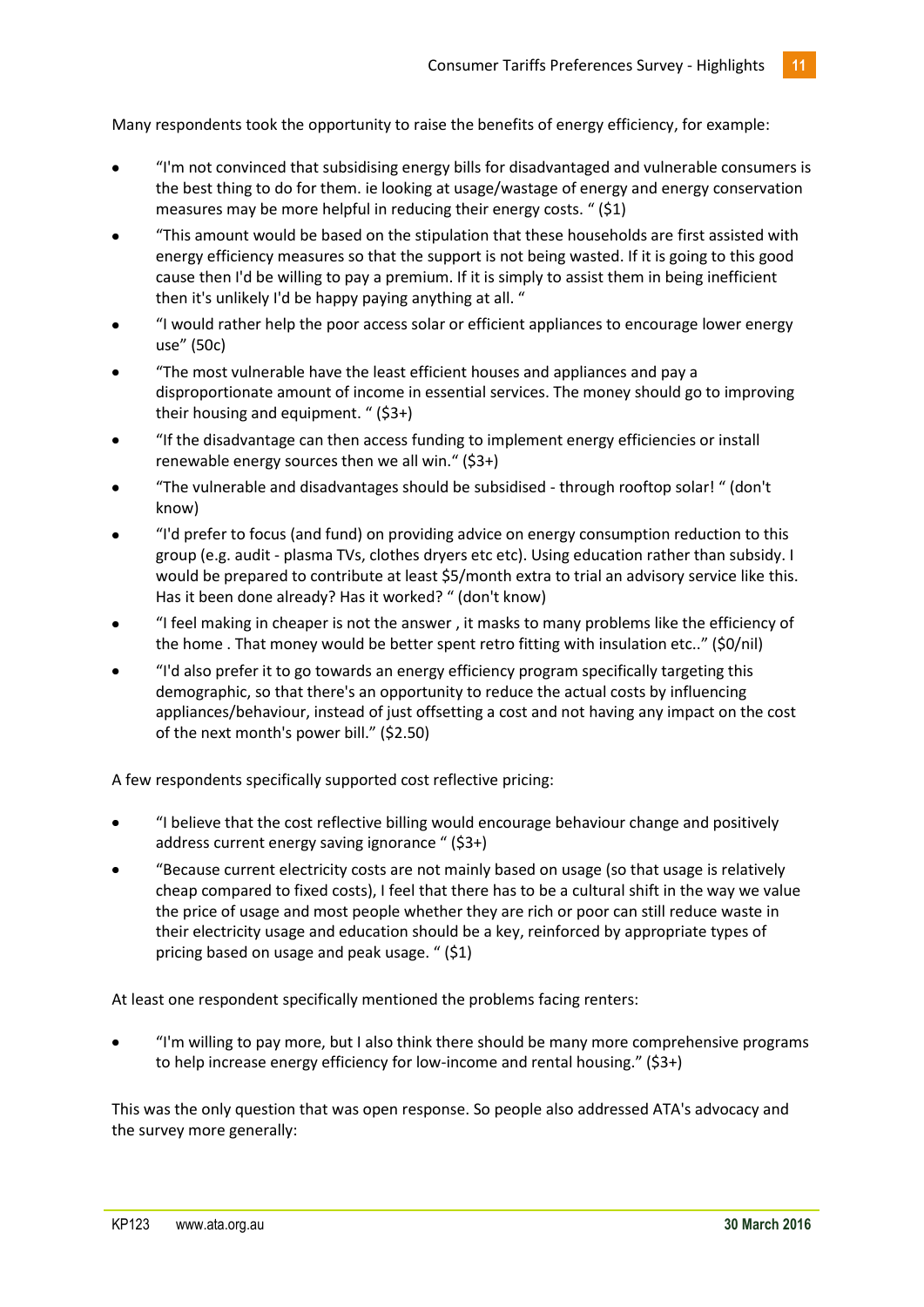- "I'm confused a bit about this survey, it seems a little like the "plant a tree & fly without guilt" idea, I'd like to see buildings constructed sensibly so as to not require air con., & the focus to be on reducing consumption. " (\$3+)
- "I am not happy about this survey, for several reasons, which I will write to the two people mentioned to direct said concerns too, but I would strongly advise against the belief that products for "disadvantaged" can be relied upon." (Don't know)

*Question 19. For people living in a city: How willing are you to pay extra so that regional, rural and remote consumers can access the same electricity rates as you?*

The most common answer was "willing" at 41%<sup>9</sup>. 23% answered with "neither willing nor unwilling". These two answers account for nearly two-thirds of responses (65%).

*Question 20. For people in rural and regional areas: How willing are you to pay more than you do now if the cost of energy supply was passed on to you?*

By contrast, very few (3%) answered "very willing". Nearly even responses were recorded with "Very unwilling", "Unwilling" and "Neither willing nor unwilling" (22%-23% each).

**.** 

<sup>9</sup> Percentages in this report for this and similar questions exclude those who answered "not applicable".